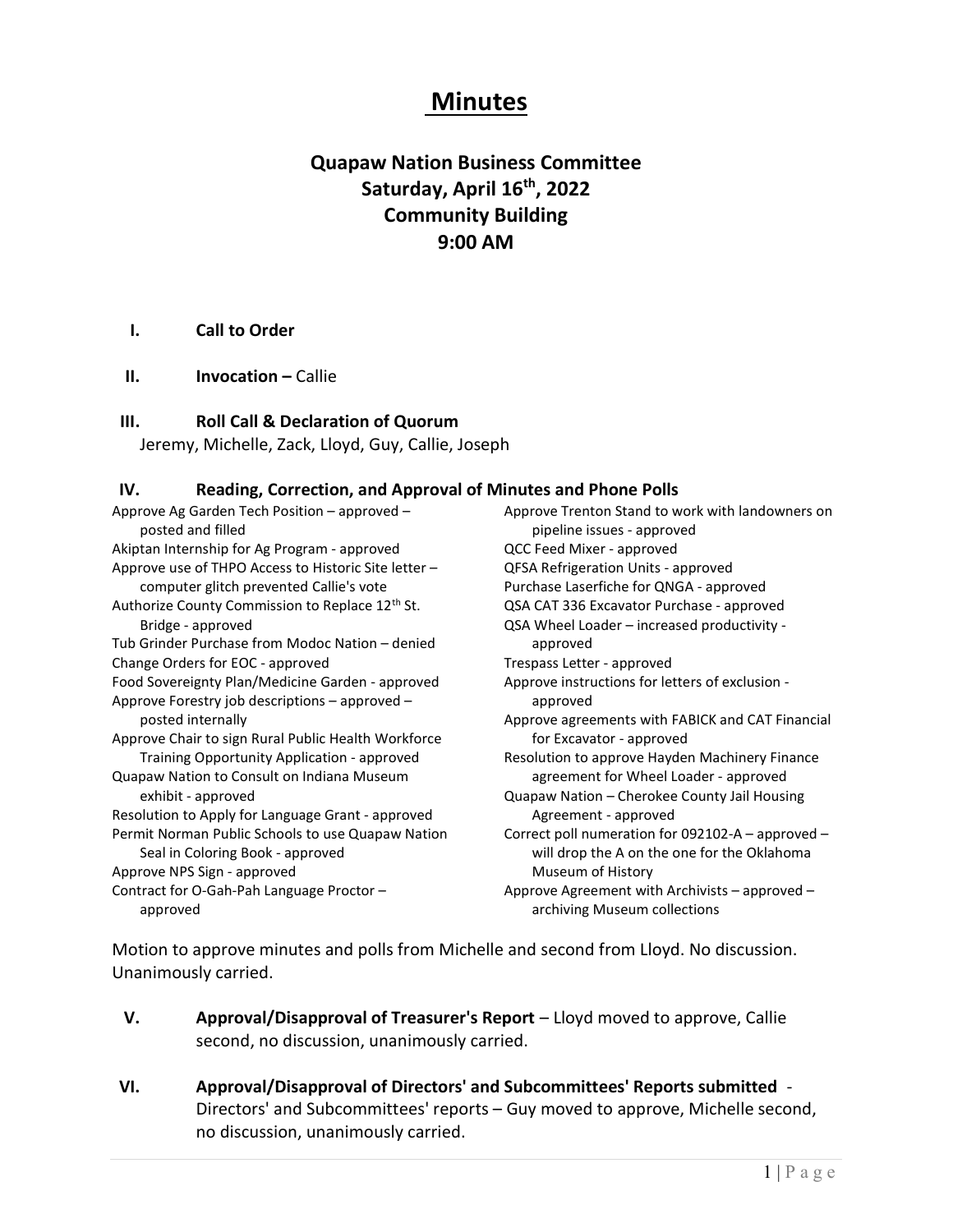#### VII. Accounting Report

**Eric Bohn** – halfway point for Fiscal year in March. 2.4m, 10.6m, 2.6M, 12.1M, ?, 2.1M, 374k, 1.4M, 27k, 600k. Tribal Enterprises distributed 700k to Gen Fund in March. Chair requested ARPA balance. \$32M remaining in funds.

### VIII. Subcommittees' Reports

 Constitution Committee – Roman Kihega – Currently seeking legal counsel to confirm their course of action as legitimate. Requested Tribal Counsel of EO and selected two candidates for consultation – awaiting confirmation from BC. Role of counsel is to make changes to Governing Resolution to ensure process is legitimate. Will submit resolution to BC to either call for special GC or special election. Ordinances are not clear on the correct direction. Due diligence – scouring previous resolutions that are concerning, which BC should review for possible amendment, 100520-A, replacing 091093-D(?), items D and E, appears to indicate that General Counsel, not General Council, determines compensation. Guy: Someone incorrectly edited the resolution prior to signature. Callie: I also saw that, but we had just met with QNGA this past week, and it was suggested that we look at changing the resolution, not only to change the spelling, but also to remove the BC as DDA, SDA, and QA, and to be split among their boards as at-large members. Roman requested that it be brought up in the next meeting. He noted that it is a slippery slope because the DDA is compensated as DDA, while the Compensation Committee is determining compensation for BC, to ensure there is not a double-dip. He requested information from the Compensation Committee. There were no representatives present, but Guy said they were in the finishing stages of their presentation, in which they would incorporate QNGA's direction. He expected legislation within the next month to ensure these changes took place. Roman noted there were concerns because the Compensation Committee has declared that their confidentiality agreement prevents them from disclosing information to anyone but the BC. Guy responded that since the GC created it, the BC cannot direct them. The BC did request a non-disclosure agreement governing their activities, because numerous individuals' personal information is affected, so there should be some limitations on what they can discuss, but certainly there is data that the Constitution Committee needs. The Chair suggested that, rather than a waiver of the NDA, the Constitution Committee should also sign an NDA in order to access pertinent information. The next meeting will be Monday, May 2, 6:30 PM. Question: Is the BC aware of the changes that the Constitution Committee wants to make to the Governing Resolution? Roman noted that many clarifications need to be made, such as the reach and number of members of the Grievance Committee, ensure conflicts of interest can be honored, uphold the rights of the people and the Grievance Committee. Language that relies on the Sec of Interior or BIA needs to be removed, and an amendment needs to be added affirming sovereignty. The roles of the BC should be more specific. Resolutions should be presented in a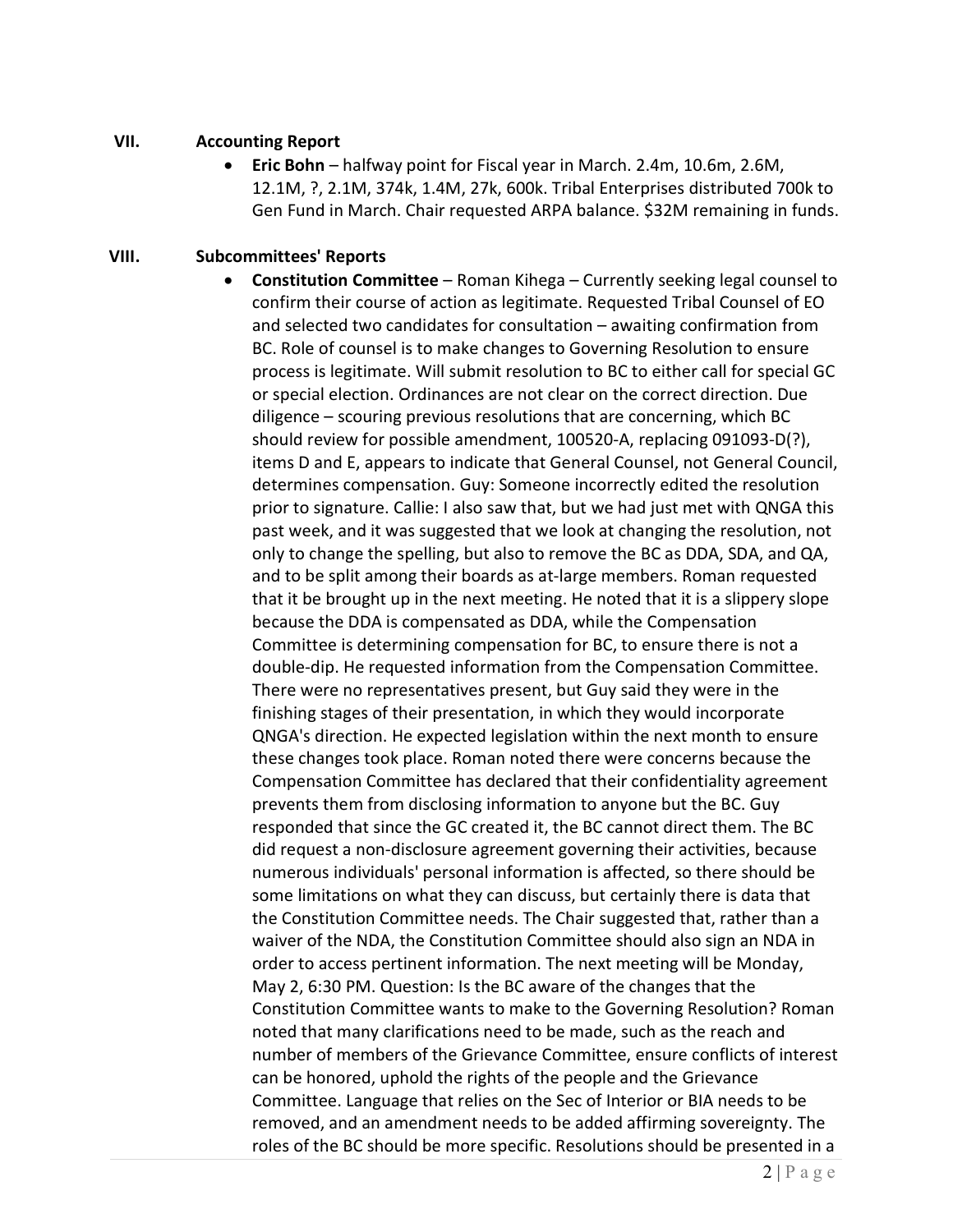way that allows people to access them prior to approval, so long as they are not confidential. There needs to be a freedom of information process so that open forum during BC meetings is not the only time questions can be asked. An Ethics Commission is desired in order to protect the interests of everyone. Town Hall meetings will be held prior to any votes taking place, so members of GC are informed of the reasons for the requested changes. The Chair thanked the Committee for their work and affirmed they would have the requested legal assistance in order to be able to hold the necessary meetings and follow established timelines for any special GC meetings.

#### IX. Old Business

# Resolutions

- Resolution 041622-A QUAPAW NATION ENVIRONMENTAL CODE Lloyd moved to remove from the table 031922-D regarding Environmental Code and stricken from the record. During discussion he noted that it should be replaced by resolutions 041622-A and B. The new verbiage opens up the Commission to non-Quapaw citizens. Callie seconded, and the motion carried. Lloyd then moved to adopt 041622-A, Guy seconded, and it was approved unanimously.
- Resolution 041622-B APPOINT TIM KENT AS QEPC COMMISSIONER Zack then moved 041622-B, Guy seconded, and it was approved unanimously. Callie requested discussion and to speak with Tim Kent, the proposed commissioner. Callie asked him to go over the history of the commission. Tim explained that they were directed to develop it by the EPA as the Nation put in place its water quality standards, and the Commission would be responsible for those regulations, as well as showing leadership in cases against the government and mining companies, to emphasize the Nation's sovereignty in its program. It was not followed through on because Senator Inhofe put an end to Indian Nations being able to regulate their own programs, but with the advent of McGirt, that sovereignty has been restored, and being able to adjudicate the Nation's water rights is under the purview of the Commission. Forestry and Wildlife programs should be directed through this Commission as well. He was happy to be selected to serve on the Commission, and believes it an important step to support sovereignty. Lloyd called for the question. The motion carried unanimously.
- Resolution 031922-B QUAPAW NATION TRAFFIC CODE Lloyd then requested that 031922-B be removed from the table, Zack seconded, and the motion carried unanimously. The Resolution had been renumbered as 041622-C, and was so recorded in the agenda. Lloyd then moved to adopt the resolution as originally numbered, Callie seconded, the motion carried unanimously.
- Resolution 031922-C QUAPAW NATION CRIMINAL PROCEDURE CODE Zack moved to untable 031922-C, Callie seconded, Guy called for the question, and the resolution was untabled. The numeration was listed in the Agenda as 041622-D, but the numeration reverted to the original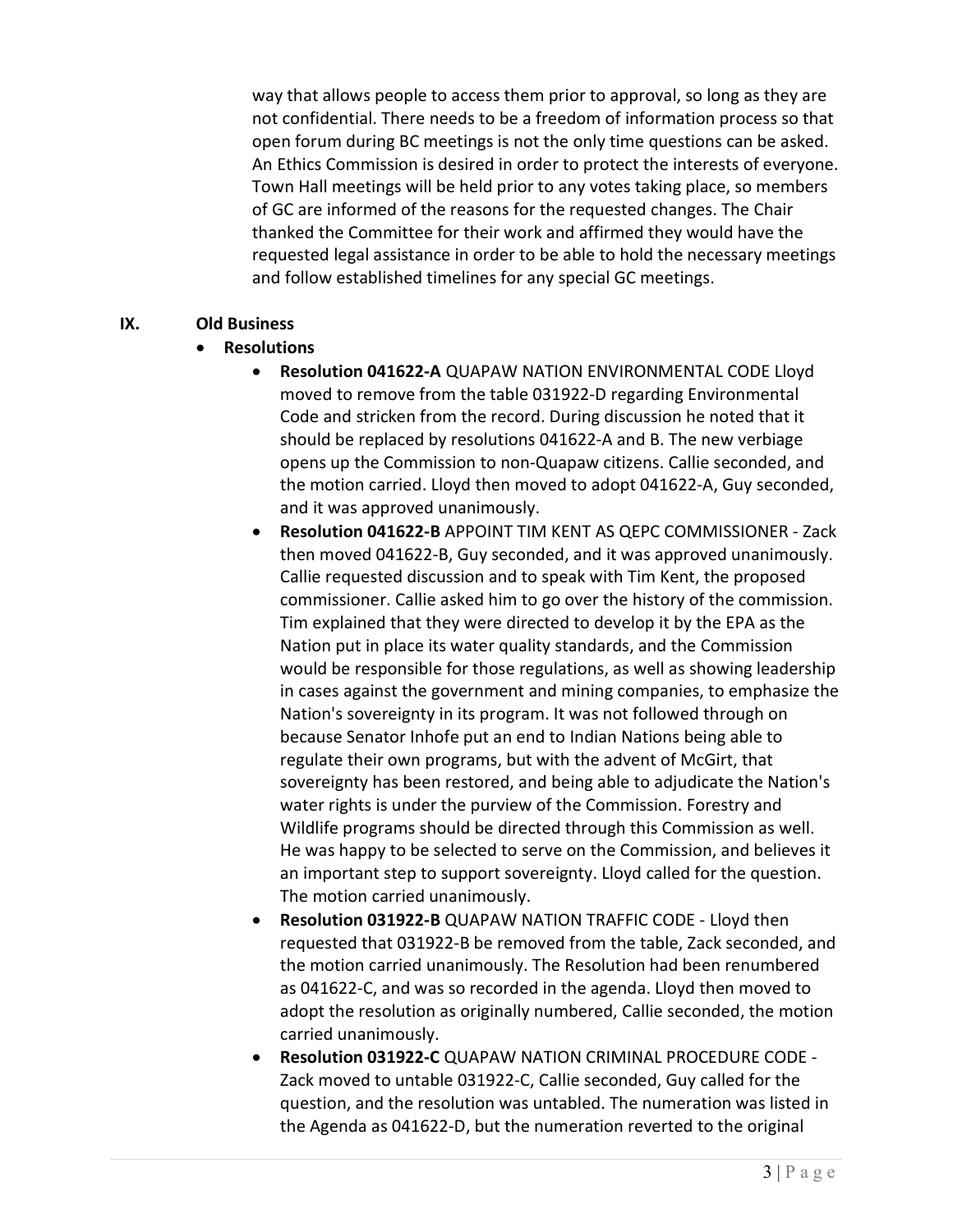number. Zack moved to accept, Lloyd seconded, and the motion carried unanimously. Lloyd thanked the Chair for giving the BC the month to read the documents.

#### X. New Business

- Resolutions
	- Resolution 041622-E APPOINT JUDGES ANDREW CASEY AND GARY PITCHLYNN - Zack moved to adopt 041622-E, Callie seconded, and Guy called for the question. The motion carried and the motion to appoint the Nation's judges was adopted. Judges Pitchlynn and Casey spoke to accept their positions.
	- Resolution 041622-F APPOINT PROSECUTOR JUSTIN VALENTINE Guy moved to approve, Callie second, Lloyd called for the question, and the motion carried unanimously.
	- Resolution 041622-G APPOINT PUBLIC DEFENDER JEREMY OTIS Guy moved to approve, Zack seconded, Lloyd called for the question, and the motion carried unanimously.

# XI. Donations

- Alford Rice Payton Rice Honor Dance \$900 requested, 4/24/22 due date. Michelle moved to offer \$500. Callie second. Joseph abstained. The motion carried.
- Blaise Feagan American Veterans Motorcycle Club Backyard Bash \$300 in gift cards from QCC/Mercantile for raffle. Callie noted that they would be paper vouchers. The proceed of the raffle are donated to DAVs and other Veterans' Associations, and used to purchase flags to decorate graves and large flags for the gates of the Tribal Cemetery. Zack asked about the procedure last year, and Blaise explained that the Mercantile printed off \$50 paper gift certificates for him. He noted that they also serve the Peoria cemetery in the same way. Zack moved to donate the requested amount under the same procedure as last year and Callie seconded. Lloyd called for the question and the motion carried unanimously.
- Blaise Feagan QSA Employee Rob Rogers Cancer Fundraiser Blaise distributed flyers for a luncheon. The Nation's Cancer Committee is working with him on this. They would like 100 lbs of hamburger patties. The Elks are donating the room and the AVMC is doing all the work and providing the buns and condiments. The cost of a plate will be \$10. Any leftover burgers will go to QSA for a safety luncheon. Guy asked what the target was for the fundraiser. The Cancer Committee would like each department to put together a basked for the Silent Auction. QSA purchased a 1911 to auction instead. They expect club members to come. It will take place right after the May BC meeting. Callie moved to donate the hamburger. Zack second. Guy moved to amend the motion to also contribute \$3500 to the fundraiser. Lloyd requested the second accepts the amendment followed by the motioner. Zack accepted the amendment. Callie rejected it because we cannot set it as a precedent, and it is not budgeted. She suggested that instead the Downstream donation box be sought. Lloyd called for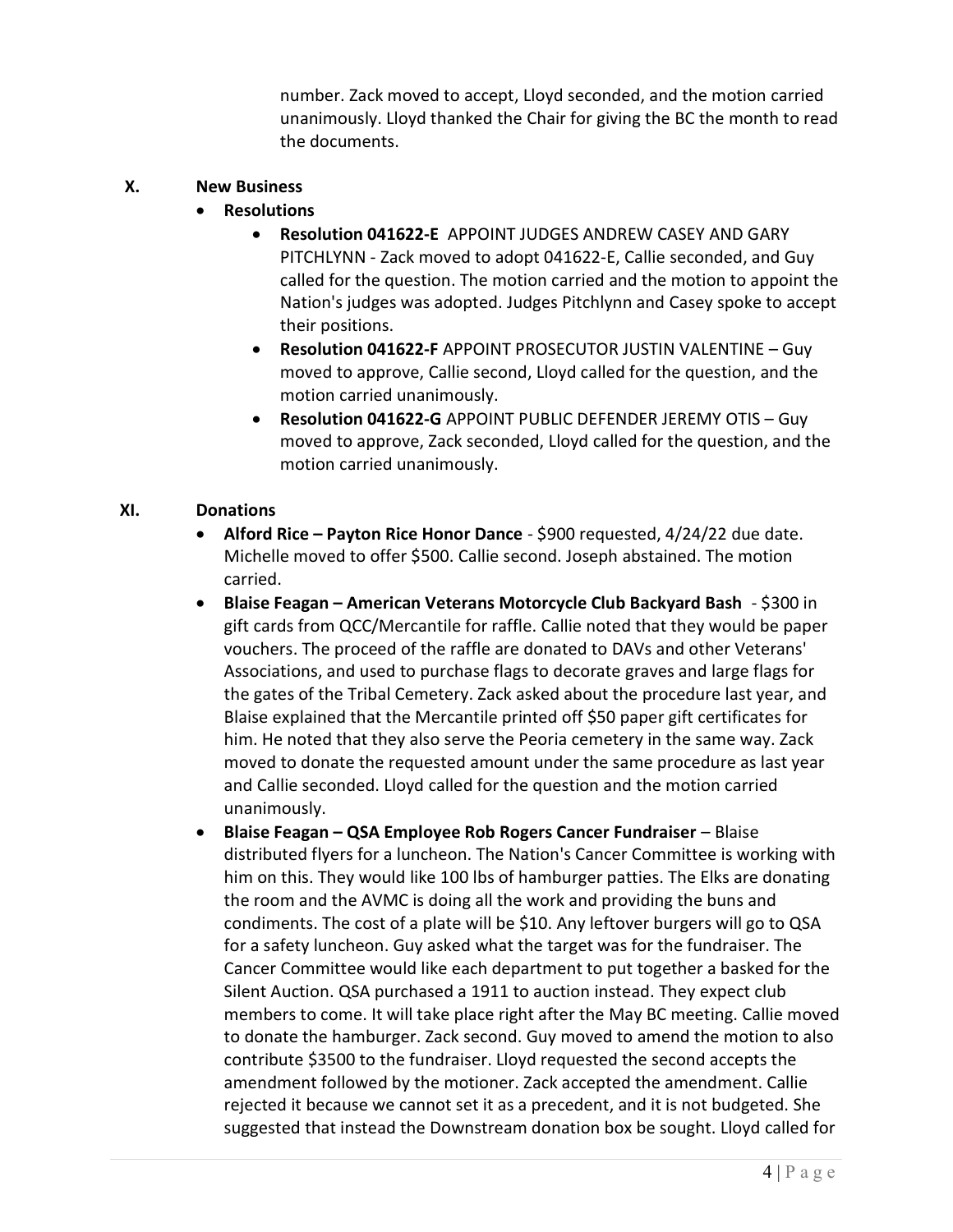the question, and the donation of \$100 lbs was approved. Blaise asked for approval of the flyer. The Chair asked him to work with the Communications Department on it. Guy asked him to give his contact information to John and Ann so he could write a check for that amount for the fundraiser. The Chair invited everyone to keep the Rogers family in their prayers.

- **Bronson Redeagle Tulsa Basketball Association Fees skill-building team.** There was an error on the original request, so a comment was inserted correcting the amount from \$405 to \$630. Zack moved to approve a standard \$500 donation, Callie seconded, and the motion carried.
- Amie Mayfield RN, Commerce Public Schools Supplies for  $5<sup>th</sup>$  Grade Hygiene Class – the cost is to present 61 students with hygiene kits, costing \$545.31. Guy moved to supply the kits using ARPA funds. Callie seconded, and the motion carried unanimously.
- **•** Epic Homeschool Prom Request Janna McCormick Prom is April 23<sup>rd</sup> and they would like a donation. Lloyd moved to donate \$500 and Zack seconded. Guy asked whether the money was going to the parents or to Epic. Callie responded that it was going to the committee. Guy noted that as Epic is currently under indictment for allegations of fraud, the funds should not go to them, but if the funding is going directly to the parents, it is acceptable. The Chair noted that would be investigated prior to a check being cut. The motion carried unanimously.
- Larry Mercer FUMC Miami Backpack Program \$1,000 requested. Larry noted that the Nation contributed every year. 145 students are supported every week. The instructors select the students based on need. The program delivers the backpacks to the schools and the instructors provide them to the students. The meals are for weekends. Callie moved to approve, Michelle seconded, and Larry added that beef sticks would also be welcomed. The motion carried unanimously.
- Miami High School Post Prom Party There was a question about why there were two different names on the request; one person had contacted the Nation, but the accompanying letter directed the funds to be given to a different person. Due to QNGA regulations, because this is not an academic organization and is separate from the school, Downstream was unable to make this donation, so it needs to be approved to come from the Nation. There is a single request for \$1,000. Callie moved to approve and Zack second. The motion carried.
- Payton Finn Miss Rodeo Miami Princess Kids' Night Sponsorship \$2,500 for participation in advertising; the queen candidates are used for that purpose. Her grandfather came to speak on her behalf as she was at another rodeo today. It is August 26-27<sup>th</sup>. Donna provided a document delineating different sponsorship levels, which the BC perused. Lloyd moved to donate \$500. Callie seconded. There was no discussion. Zack was absent for the vote. The motion carried.
- Quapaw Native American Church Devil's Promenade Chapter Spring Sweat and NAC Meeting – The chapter supports the Nation's cultural gatherings and is very active in supporting funeral services. Guy moved to donate \$1,000. Callie seconded. Jeremy noted that the walls are in need of weatherproofing and that a dishwasher and laundry facilities are desired for cooks who stay over the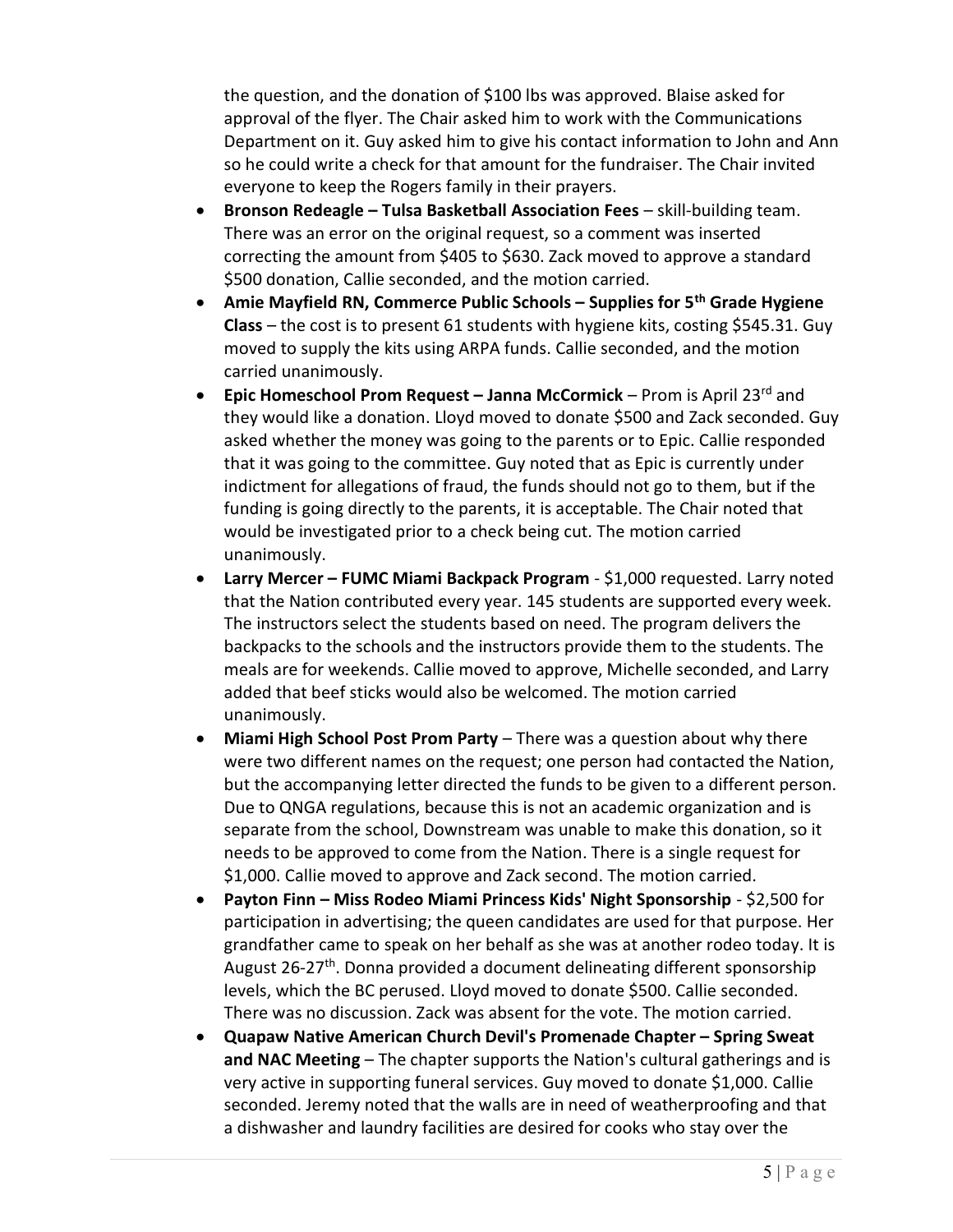weekend. The Chair asked how old the building was. Jeremy said it was six years old. Callie asked whether the chapter needed help becoming a 501(3)c. Jeremy said that it was in the works, but help would be appreciated. The Chair requested an amendment to the motion to increase the amount, given that the chapter serves the Nation, to \$5,000. Guy commented that it is important not to lose sight of the birth of the Native American church in Quapaw with Victor Griffin, and to have an organized religious movement in Indian Country that then spread throughout the country and to Canada that was birthed in Quapaw, gives us a duty to stand firm in defense of our religious freedom, and he supported increasing the donation. Callie agreed. The motion is now amended to \$5,000. Lloyd called for the question. Jeremy abstained, and the motion carried. Jeremy thanked the committee and asked any Quapaw or other Native to come and sit with the Church to praise, to give thanks, or to mourn, as with our grandparents.

 Christie Harding, Spring Grove Community Soup Kitchen – they serve a hot lunch on Thursdays from 11-2 and also send food home to families. They seek a \$500 donation. Guy moved to approved. Callie second. The motion carried unanimously.

#### XII. Open Forum

In memoriam: Mary Lou Cantu, Ramona Lee Smith, Victor Dale Stephens, Billy Joe Myers, Gary James, Tanner Ashbaugh. A moment of silence was observed.

In re Saracen's refinancing, \$20M of debt was retired, and the interest savings permits the Phase 2 build of the hotel and event center this coming summer, provided that leverage is met. The casino is the leader in AR gaming, holds the only online sports betting, and Red Oak has been voted the best steakhouse in AR.

Downstream boasted the best March in its history, and this past quarter was the second best in Downstream history. An employee appreciation event will be held shortly. \$51M in debt has been retired in December, and should be paid off by late 2025.

March  $31^{st}$  was Guy's birthday, as well as the day that the Chair testified before the House Committee of Natural Resources on the history of the Bear Settlement and the need for a swift resolution to ensure that elders do not miss out on their share of the settlement. The Chair shared that it was exciting to be there and to receive encouragement from Wena.

April 4<sup>th</sup> was the Native American Finance Officers' Association conference in Seattle, WA, where Guy was awarded the Executive of the Year award. The Chair was honored to be able to speak about his work for the Quapaw people.

The Dean of the OSU Veterinary and Medical School toured the Cattle Company and Bison Herd with the Chair and Mitch Albright to make plans for internships and other partnerships that will provide us with better data enabling us to improve our operations.

There will be a Rez Cleanup on Saturday, April 23rd . They will meet at Ki-Ho-Ta in the parking lot. Lunch will be provided, and a tree-planting ceremony will take place. Michelle Bowden selected the tree. Any students needing volunteer hours are welcome. There is also a ribbon-skirt making class with Betty Gaedtke. Pattie Billings is heading that up.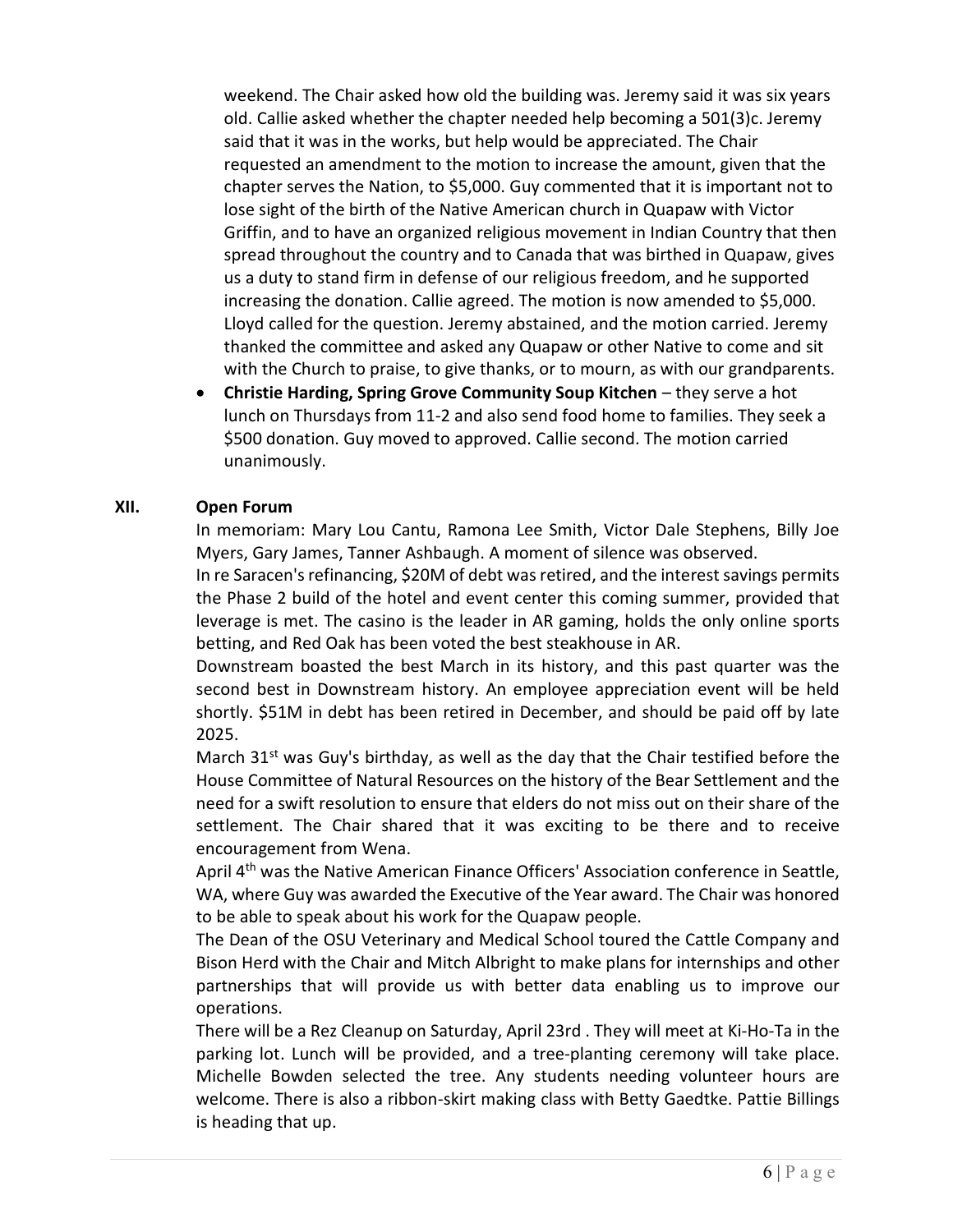May  $4<sup>th</sup>$ ,  $11<sup>th</sup>$ ,  $18<sup>th</sup>$ , and  $25<sup>th</sup>$  – RWC – language classes from 6:30-8:30 pm with Billy Joe Proctor.

The Archivists are working with the Museum and THPO staff to prepare an exhibit for the powwow.

There was a question from Henry Ellick regarding how many Tribal Members were employed at Saracen. At this time there is only one.

A request was made by Barbara Collier for an update on the past business committee members who are now under indictment. Guy said he spoke with the prosecutor. They are still in discovery and preparing for trial. No date has yet been set. It should be in the next four to six weeks. Corissa noted that all of the dockets are available on the Courts' website with dates and times. Jury summonses have been set out, with a check-in date of April 25<sup>th</sup>. Anyone can call into the Court offices to get updates.

John Rodgers spoke on the Tribal Housing situation. The Chair met with the Tulalip Tribe on their housing initiatives. John respectfully requested progress using ARPA funds to further the goals of the Nation's housing program, and brought plans he had previously developed. The Chair responded that he had extended the Washington trip last week to visit other Nations. Many of them had paid off their debt, paid monthly per capita distributions, and provided other services throughout the reservation. He intends to share what he learned with the Business Committee at their next opportunity to gather. He agreed that this idea was considered previously and it was approved, but the issue they have, that needs to be overcome, is available land, reduction in grant monies, and therefore they are targeting rehabilitation. He agreed that ARPA funding can be used to help, and there are now less expensive lines of credit available to use. But the Nation is at the mercy of limited land capacity, and the question is one of where the homes can be built. However, the Chair agrees that a new Housing Commission would be useful in both supporting Elder Housing and single-family housing, as well a addressing issues of homelessness. He affirmed the need and accepted John's charging the BC with their protection. John noted that as the funds expire over the next two years, this would be a constructive means of spending them. Callie responded that the BC had just met with Grants and had identified the first location to be used and have several more prospective locations.

Abbie Logan asked about the treaty/jurisdiction issues between Tribal Nations, and how they intended to resist Governor Stitt and Oklahoma taxation. She also wanted to know whether the Nations could resist GRDA's increased pricing. She suggested that if the Nations were stepping up – and she is very proud of those steps – such as the Sioux Nation closing a hotel on treaty lands following bigoted comments by its owners. She pointed out that the Indian race is the most hated in Oklahoma, and wanted to know how they were going to help with that. She noted that they were taking on injustices and changing laws, but wondering how they were going to help people who could not think for themselves. She is concerned about the number of people who cannot comprehend what they read, and yet want to manipulate the government because they do not understand the governing resolution. She noted that voting is not the same as being active in taking care of people. She observed that the Quapaw people are not supposed to compete with one another, but to uplift and support one another, in contrast to principles of colonization. She is disturbed by the number of people who are speaking without understanding and who want to make decisions without wisdom. She observed that the BC should make more of a stance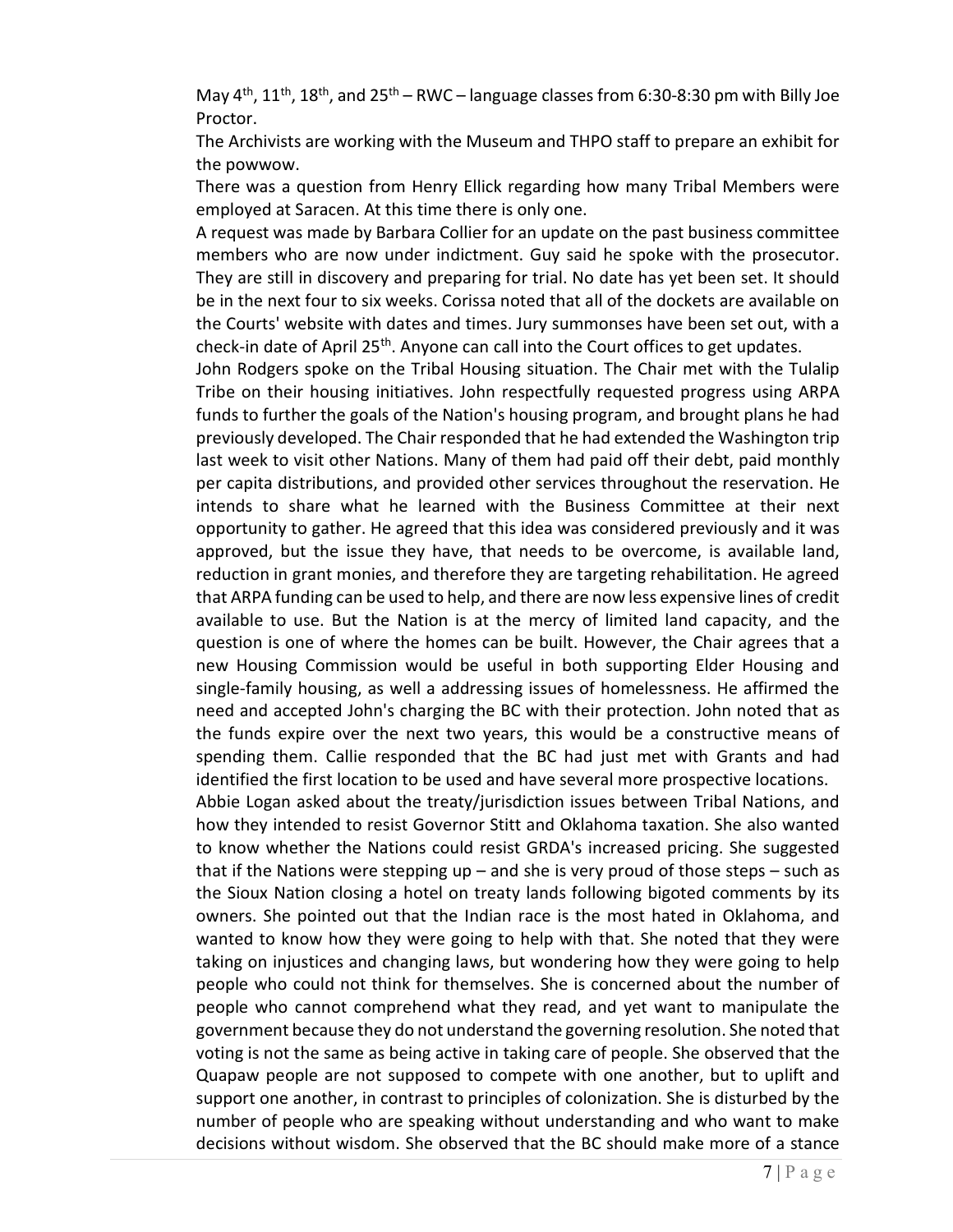about the identity of the Quapaw people. The Chair noted his appreciation of Abbie's remarks. He said there is not an easy answer for her questions. As a Tribal Nation – and those are powerful words, which legitimize the Nation and honors the Ancestors – the Quapaw maintain that sovereignty. He agreed with her concerns. Tribal Leaders like to talk about sovereignty, but as she pointed out, it is a colonial word, yet Tribes have retained it as a gift of the Creator, not at the mandate of the Federal Government, and it represents everything the Nation has held onto. But that power is delicate, tenuous, and is easily jeopardized. The responsibility is on the Nation and its people to carry that flame forward and pass it down. Without digging into the definition of sovereignty and the relationship between Tribal and State and Federal government, it is noteworthy that the former Chairman pushed strongly on the environmental front until the Nation attained the power in its current partnership with the EPA where the Nation is the driver and owner of water quality and land remediation. To the question of tax authority, the power has lain dormant, but the Nation is poised, within McGirt, to begin scratching the surface, but the BC is passionate about growing and developing that potential. In regards to the Nine Tribes in Ottawa County and the Inter-Tribal Council, the Quapaw People are encourage to attend the open meetings and to hear what the council is addressing in terms of mitigating flooding and other needs. The next meeting is 9 am on 4/20/22.

Lloyd commented that the Compensation Committee was originally charged with developing a compensation plan for the Business Committee. However, they went further by creating a sliding pay scale that goes from \$15/hr to \$242/hr, which was disrespectful. He noted that they have given themselves the power to pay BC members retroactively, as well. He asserted that their recommendations should not be accepted and it should instead be brought back to the GC, as asserted by the Chair. Lloyd moved to decline any recommendations of the Compensation Committee until they are approved or disapproved by the General Council, and that none be adopted until the new Committee is seated in August. Callie offered a second. Guy reiterated that while he respected Lloyd's interpretation, he noted that the Compensation Committee's sole purpose was to determine regional compensation and to prevent them being influenced by the BC as an autonomous committee answering only to the GC, and to acknowledge the intent behind the resolution. He reminded members that the sliding scale included the factor of whether or not the member worked full-time for the tribe, and it is important to recognize that compensation for committee members drops to its lowest for those who adopt a non-working role. He suggested that the Compensation Committee meant no disrespect, and emphasized that the BC has no influence on or direction to offer the Compensation Committee. Lloyd responded that the BC did have the right to decline the Compensation Committee's instructions until approved by GC, and repeated that the Chair himself had stated that the GC needed to make the decision rather than the Compensation Committee. No income changes should be made. The Chair noted that Lloyd had observed that the BC was disrespected. Guy responded that the Compensation Committee had sought an independent legal opinion on the source of their power and their mandate. Therefore, members of the Business Committee, particularly those with no legal training, did not have the capability to direct them, and that again, the Compensation Committee was created independently of the Business Committee. Callie expounded that during a recent meeting with the Compensation Committee, that Committee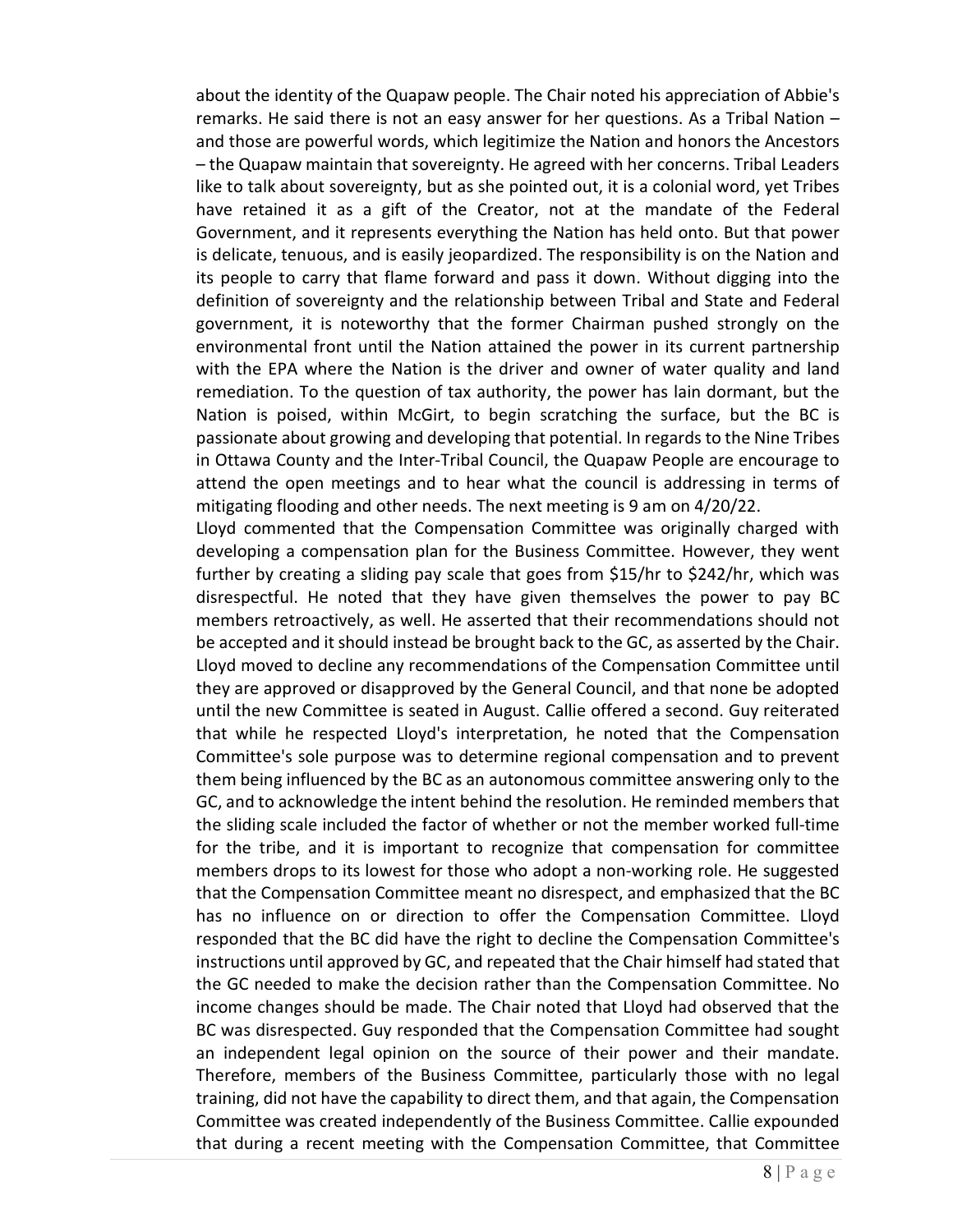stated they had the right to set a new pay scale and pay retroactively. 3:51 mark to 4:05 mark in October's meeting: the Compensation Committee was to perform a study of regional income. The recommendation was to be made to the Constitution Committee and a decision would be reached by General Council. Callie asserted that in spite of the legal opinions supporting the Compensation Committee's stance, she disagreed, and that she did not wish to be back-paid. The Chair commented that this motion was premature because the proposal was not yet put in writing. He also noted that the Compensation Committee was not present today, and that they had requested the BC meet with them and the BC's legal counsel, and that has not taken place. This is a sensitive issue, and the intent was to remove the BC from the process, but this motion contradicts that intent. Lloyd disagreed, and noted that the Secretary-Treasurer had asserted that the Compensation Committee was not to meet with the BC. He repeated that there should not be back pay or any increases before General Council can make the decision. The Chair replied that they had all already met with the Compensation Committee, which all of the BC attended, and nobody raised an issue during that meeting. Henry asked whether the Compensation Committee was appointed by the Business Committee. The Chair affirmed it was. Henry said that his understanding was that they made recommendations for vote by Tribal Members. The Chair listed the committee members: Rodney Spriggs, Derek Jennings, and Allyn Kaufmann. Michelle asked why the members of the committee who passed away had not been replaced. The Chair responded that it was the task of the entire BC, not him, to appoint members. She then noted that she was confused about why it was not being voted on by General Council. Callie requested a roll-call vote. Michelle: yes. Lloyd: yes. Jeremy: yes. Zack: no. Guy: no. Callie: yes. Joseph: abstain. The motion carried. Guy offered that he was very disappointed with the body, because there are members who are content to receive \$125k without having to provide proof of their work, and who do not want to comply with the will of the compensation Committee or the General Council, and that what just happened, in his opinion, is graft.

Wena Supernaw asked what the use of the old OLC building would be. Callie replied that the building will be used for social services, to include tags, enrollment, and others. Wena had heard that the BC was moving out of the DDA. Callie said that was not confirmed.

Wena asked about how the Saracen gaming app went. Guy responded that it didn't roll out in time to join in March Madness due to the payment processor and the Apple Appstore not working well together. The app is up and rolling for baseball season. The app is operating well and is still the only mobile app available in AR. A competitor has a computer app, but nothing mobile. It has had numerous issues, so Saracen wanted to wait until the app was fully tested. The app is named Bet Saracen. It is only used in AR.

Wena then asked about phone polls and particularly the volume of phone polls. The Chair responded that a lot of business occurring that needs to be responded to immediately. The lag time between monthly BC meetings continues to be a challenge. The BC has considered holding an additional meeting each month in order to increase transparency while maintaining efficiency. Quotes for heavy machinery, for example, are only relevant for so long before they expire. They will likely not decrease unless there is another means of holding meetings in between. Wena looked at the polls posted on the website for March, and there are no indicators of dates and members'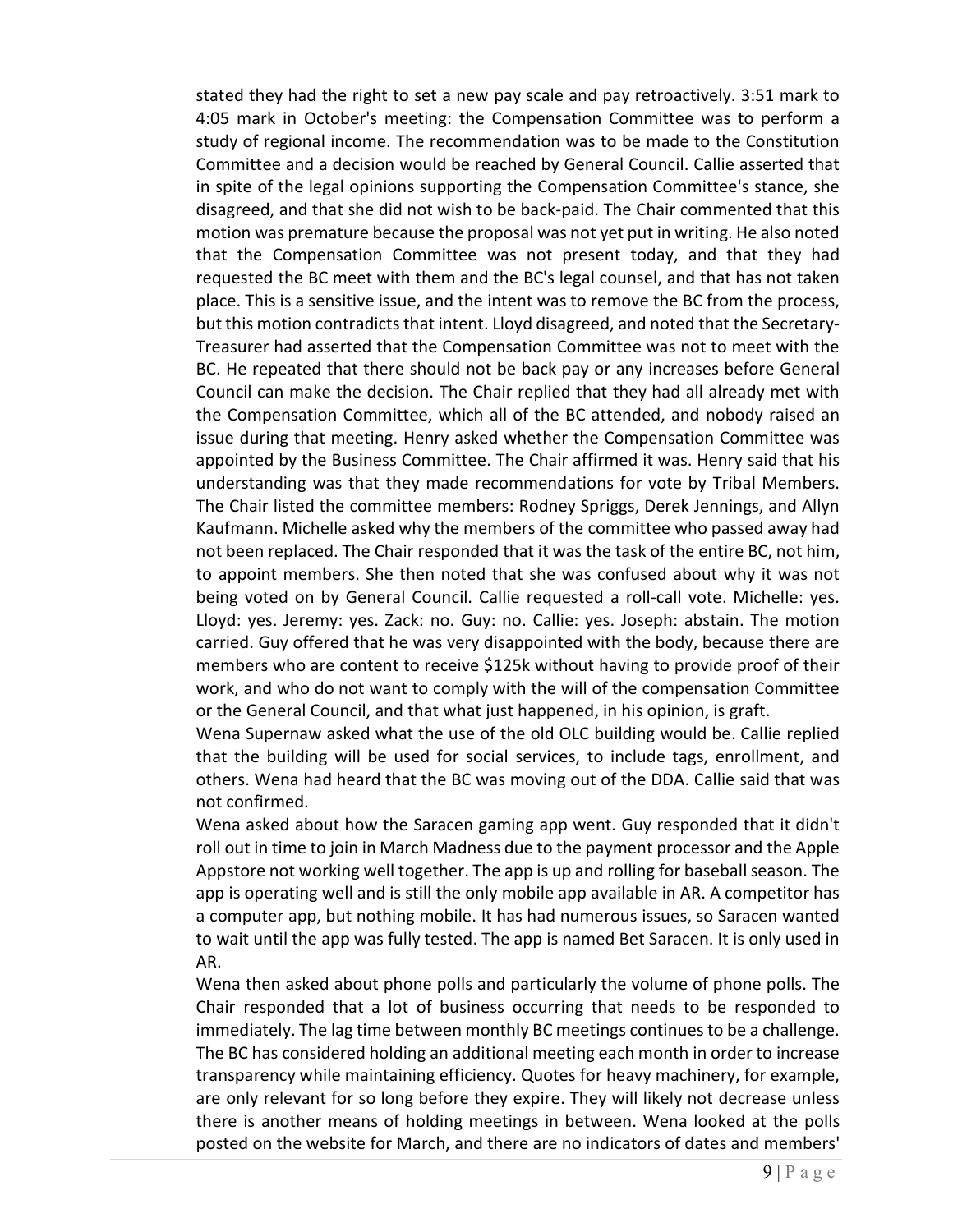individual votes. Guy responded that the new form just rolled out and contained all of that information.

Wena then spoke about the hearing for Indigenous Peoples and invited everyone to view the Chair's speech. She wondered when the markup session would take place. Guy responded that the Nation's representatives do not take part in that, and that the tax treatment has to be punted over to Ways and Means for the tax exclusion to be included in the Bill when it moves to the floor. The hope is that it can happen simultaneously with the language change.

Wena then made a statement that there are rumors are still going around that some members will receive more than others. She wanted to know whether there would truly be an equal distribution. She noted that because the number of living Tribal Members changes, the denominator changes. The Chair replied that equal means equally distributed among everyone born before 9/27/19.

Wena then asked what the plan was to utilize ARPA funds before they expire and whether the plan could be shared during next month's meeting. Guy responded that the plan was signed a year ago March with interim guidelines stating that if the money was spent outside the final guidelines, it would have to be reimbursed. The final guidelines were not released until February 2022, so plans are now being made under those guidelines. Wena repeated the request for the specifics to be shared when they are decided. The Chair noted that the housing plan had already been discussed, and that the need for housing was only going to increase due to barriers against homeownership by the Native community. He also discussed afterschool programming, mental health plans, and interweaving cultural traditions into all of the Nation's efforts.

Last month, Secretary-Treasurer Barker announced his candidacy for the US House of Representatives, and Wena wondered whether he intended to run and hold both offices. Guy replied that it was going to be a big project, but that he believed that since other members of Congress are able to continue to operate their own businesswes while conducting their work as US Representatives, he should be able to do so as well, with the added benefit of serving on behalf of Eastern Oklahoma Indian Country. Having a Tribal Leader serving in the House and explaining the issues of Indian Country can only benefit.

Barbara Collier noted that since the beginning of gaming, and even before, the Tribe struggled to increase their income as a nation. The Government has broken so many promises to the Tribe, and after reading the treaties, and with the re-establishment of the reservation, and with the progressive nature of this Business Committee, it is important to recognize that under one Treaty, the government was to pay the Tribe ten cattle a year in addition to a sum of money. She wondered if the staff could be looking at recouping on some of these kinds of debts. The Chair affirmed that he agreed with all of her statements.

Callie moved to correct some actions made at the last meeting. In regards to the Cultural Committee, there are now seven members, but the BC cannot appoint the Chair. She affirmed that Carrie Wilson, Carolyn Knott, and Betty Gaedtke should be added to Charlene Button and Bill Griffin. Zack noted that Karen Hildreth is on that committee, so including Risa on the committee would make an odd number as per Callie's request.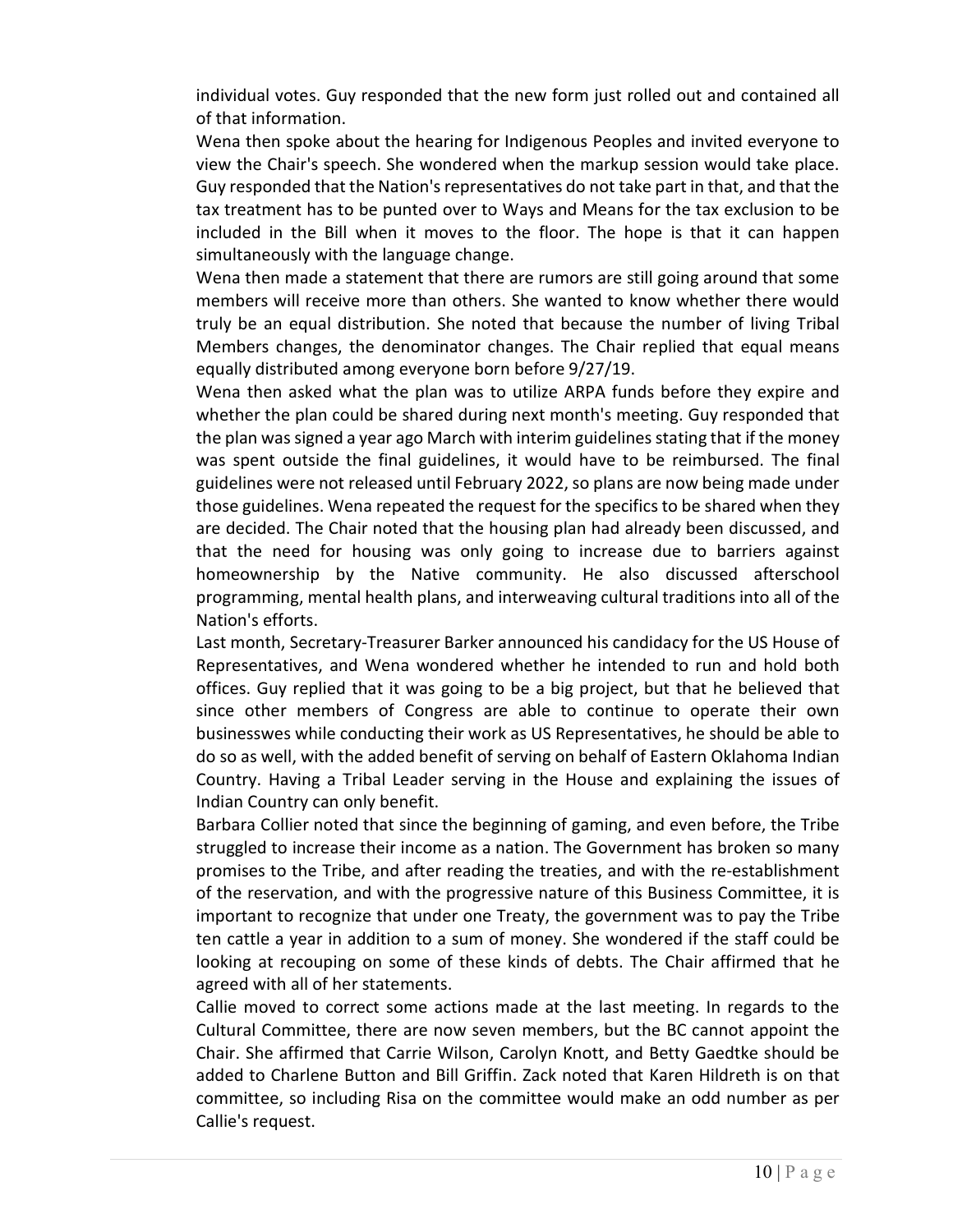Linda wanted to ask about the meeting with Grants, the dollar amount, and the amount of time the money has gone unused. Callie responded that the initial discussion was with a land purchase from the city of Quapaw. That agreement fell through, and there are two pieces of land under consideration. Eric responded that it was awarded in March 2021 and the Nation has five years to complete it. The amount is \$2.3M.

Mikel Whitecrow commented that it is okay to be ignorant. People are experts in different fields. Please participate in the discussions and ask questions.

Charles Redeagle and Chris Redeagle asked to be put back on the rolls. They voted Charles back on but not his son, even after the General Council voted to approve it. The Chair responded that based on the transcript of that meeting, it was further reviewed by that year's enrollment committee. Lloyd noted that Chris applied to the Business Committee two months ago. A correction will need to be made to the minutes of the General Council. He was not voted back in at that time because his degree of blood was insufficient. He was accidentally added to the rolls, but that was corrected. The enrollment policy states that if a person disenrolls at age 18, they can only be re-enrolled through General Council. Charles asked for it to be put on the agenda. Ann has been trying to reach him to invite him to put himself on the agenda. Charles said that his motion was for him and his son to both be accepted. Lloyd corrected him, saying that he made the request, but the motion was made by the General Council, and they were considered separately. Chris's vote was below the 76% required. Lloyd said he would like to review the portion of the video showing how Charles's request was handled. He again directed that Chris needed to apply to be placed on the the agenda.

The Chair thanked the Maintenance Department for preparing the grounds for the Egg Hunt, Hannah Berryman from NEO for bringing a team of volunteers to spend their weekend here, Virginia Mouse for her participation in making the event come together, Abigail Logan for her help, and particularly Steva Stand, for her work in setting it all up. The festivities begin at 1 pm and everyone is welcome.

Kelly Flanagan had a question from Zoom. She wondered why he was playing on his phone instead of participating in the meeting. She was aggravated because he did not seem to be paying attention. Jeremy responded that he was paying attention and listening. She observed that he was not making any other contributions to the meeting. He replied that he voted on everything. She noted that perhaps he was voted into place mistakenly, and he responded that he was voted on the same way as everyone else.

Wena asked whether the memorial dinner would be held. It will be on the 3<sup>rd</sup> Saturday in May.

Guy observed that the BC has voted against the framework suggested by the Compensation Committee. Guy moved that all members of the Business Committee, while refusing the adjustment of compensation, still be required to record their hours and projects according to the framework proposed by the Compensation Committee. Zack second. Michelle asked whether all seven would be required to record their activities. Callie said she could not vote on something she had not seen. She agreed to document her hours, but would not vote on something she had not seen. The Chair noted that she had just voted on something she had not seen. Guy said that the Compensation Committee had indicated that some members of the BC were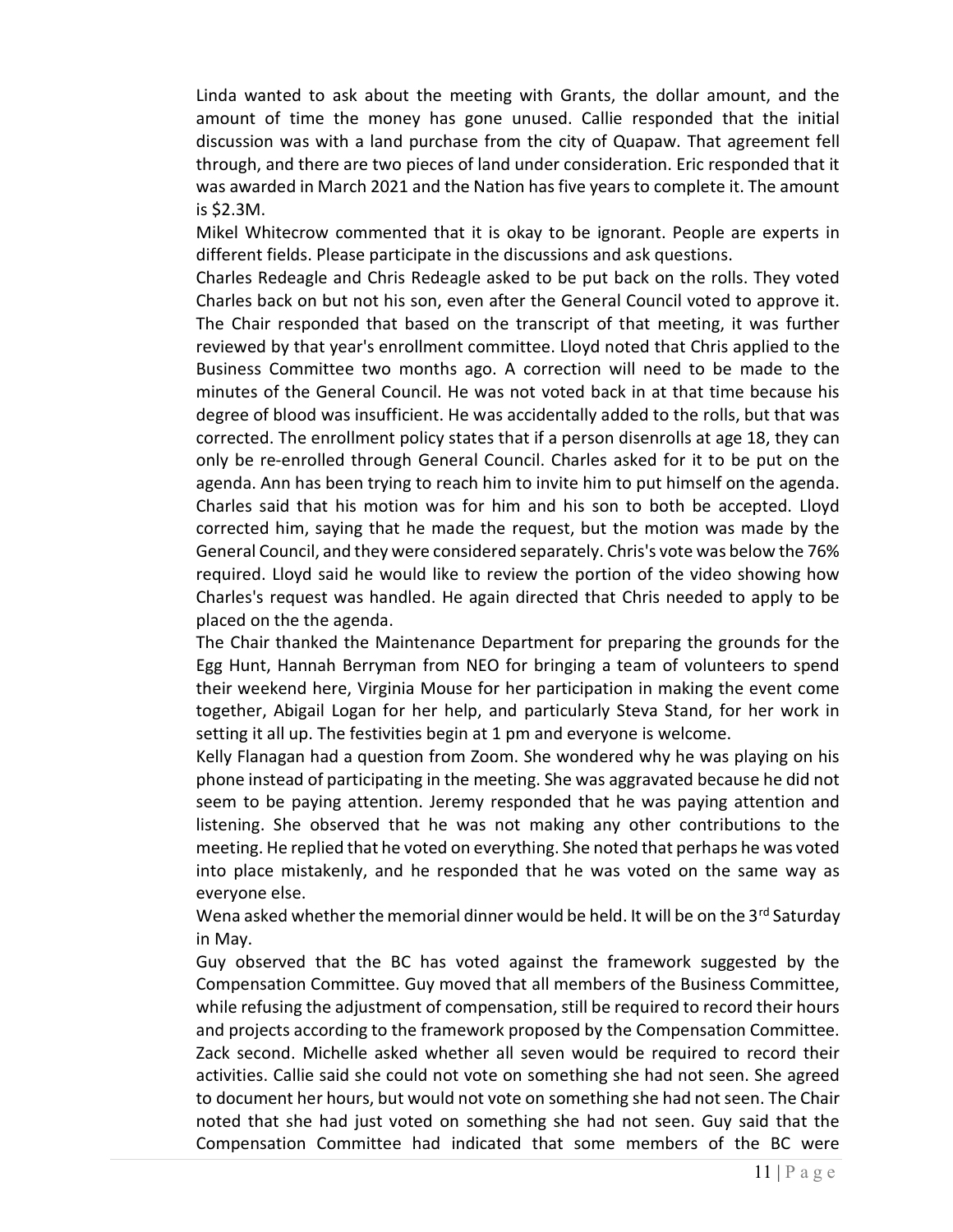concerned they might receive a reduction in pay. He noted again that the framework proffered by the Compensation Committee should be based on the number of hours worked, and that documentation of hours should be a requirement for compensation. Michelle stated that she does not disagree with the Compensation Committee and that she tracks all of her hours, and will share it with anyone. She also appreciates what the Compensation Committee has done, but believes that the General Council would be the decisionmaker rather than the BC. Guy responded that he agreed completely that the BC was not to be involved, and that was why he found today's activity disturbing. A roll-call vote was taken. Michelle, no. Jeremy, no. Lloyd, no. Callie, no. Zack, yes. Joseph, yes. Guy, yes.

Kelly Flanagan asked about the compensation, and wondered who on the BC was actually working 40 hours on Tribal Business. The Chair responded that he works 60 hours a week, including weekends, and earns every bit of his pay. Kelly affirmed that she sees his work. Callie asserted that she also works constantly. Kelly asked again how many hours she worked. Callie responded that she was 100% dedicated to working for the Nation and had no outside interests. Michelle said she gets started at 8 AM every day. She acknowledged that she works on for her brother's business on the weekends. Kelly asked what Llloyd and Jeremy do. Lloyd said he does not work 40 hours and does not believe any of them do, but that he spend a lot of time reading emails and gets calls from Callie late at night. He said he probably works about 50 hours a week. Kelly noted that she knew Zack worked a lot. Zack noted that he does not get pay from any other entities within the Tribe, and that he does a lot of work supporting the Fire, Marshals, and EMS. Kelly then asked Jeremy about his responsibilities. He said he did not track his hours. Kelly said that if everybody else is working 40 hours a week then Jeremy should too. He replied that he had a lack of heart at the moment due to some personal issues, and that he has been committed to this Tribe his whole life, whether in the cemetery or in people's houses or in this building. She noted that he was probably present for her own mother's death, but that she wanted to see more from him. Jeremy replied that he had learned from his grandfather that there was a time to stand up and speak and a time to stand down. He was not elected to be a speaker. That is not who people voted for. He was applauded. He noted that he appreciated Kelly's concerns and would do his best. Llloyd echoed Jeremy's words, and said that he had always tried to speak only when it was needful. There are different ways that people have been raised. Kelly replied that she wanted to see people sitting at the BC table looking engaged. Jeremy replied that he has six pages of notes. Kelly said that like them, she spoke when she needed to speak.

Question from the floor: None of you has another full time job? The Chair and Lloyd both said that was correct. Question: And you all work full time? Lloyd said yes. The Chair said more. Zack said yes.

Charles Redeagle talked about working for Corporate America and at a research center. He said others could not tell what he was doing at his job. You cannot always tell what people are doing by looking at them and that he appreciated what the Committee is doing.

#### XIII. Benediction – Emily McKibben